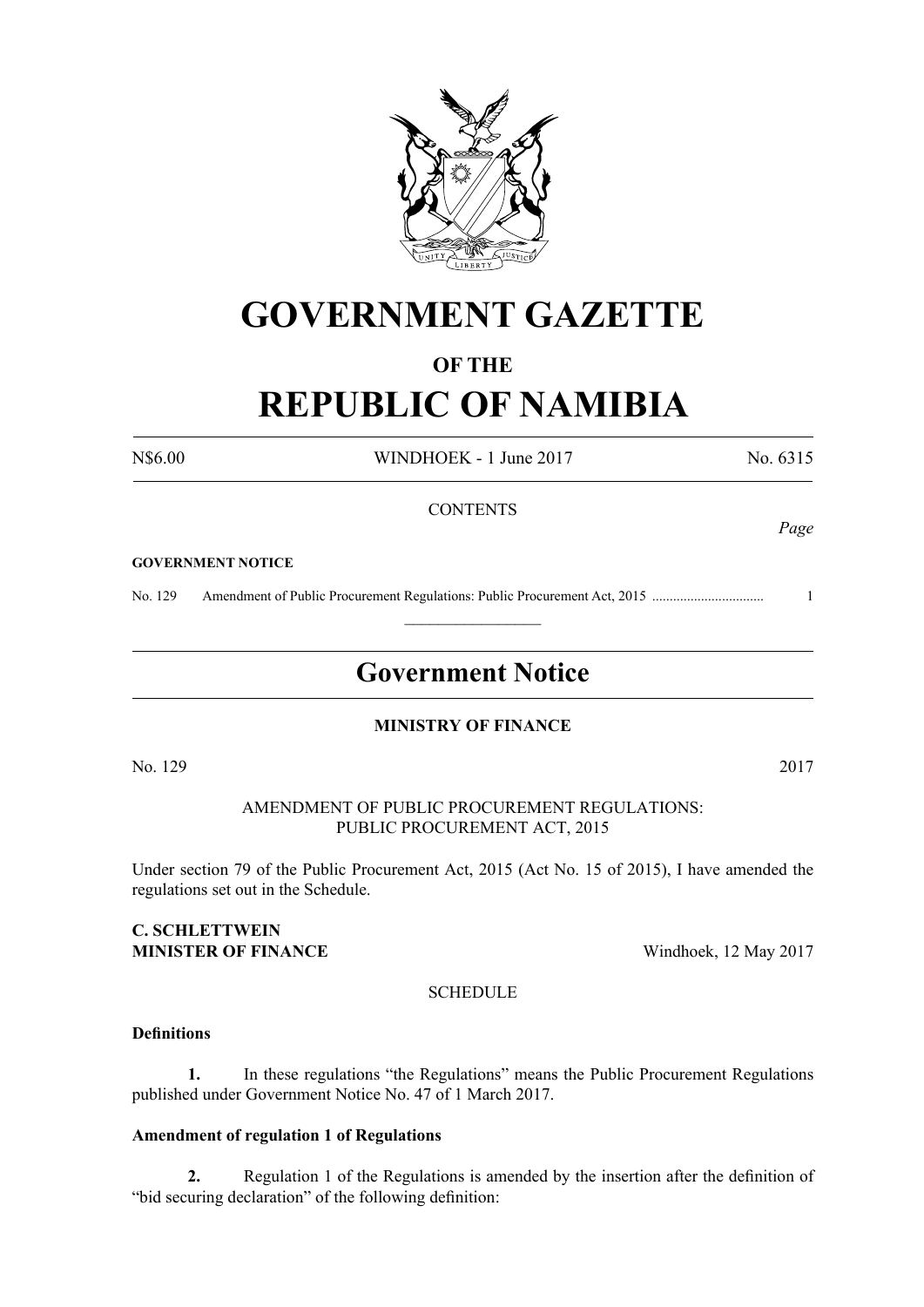""recruitment committee" means the recruitment committee referred to in section  $11(1)(c)$  of the Act;".

#### **Insertion of Part 2A in Regulations**

**3.** The Regulations are amended by the insertion of the following Part after Part 2 of the Regulations:

#### "PART 2A

## INVITATION FOR APPLICATIONS, CONSTITUTION OF RECRUITMENT COMMITTEE, INTERVIEWING AND RECOMMENDATION

#### **Invitation for applications**

**4A.** (1) The Minister must, in at least two daily newspapers circulating widely in Namibia, invite persons who meet the requirements of section 11 of the Act and not disqualified from being appointed as members of the Board in terms of section 14 of the Act to apply for appointment as members of the Board.

- (2) An application referred to in subregulation (1) -
- (a) is made in writing; and
- (b) is submitted to the Minister within a period specified in the invitation referred to in that subregulation.

(3) Before the closing date of the applications under subregulation (1), the Minister must constitute a recruitment committee under regulation 4B for the purposes of evaluation of applications, shortlisting and interviewing of applicants.

#### **Constitution of recruitment committee**

**4B.** (1) The recruitment committee consists of seven persons appointed by the Minister in terms of subregulation (3).

(2) For the purposes of subsection (1), the Minister must request relevant institutions to nominate suitable and qualified persons to be considered for appointment as members of the recruitment committee.

- (3) On receipt of the nominees under subregulation (2), the Minister must -
- (a) consider the nominees and appoint seven persons as members of the recruitment committee, but must ensure gender balance in the membership; and
- (b) appoint one of the members appointed under paragraph (a) as chairperson of the recruitment committee.
- $(4)$  If no -
- (a) person or sufficient number of persons; or
- (b) suitable and qualified persons,

are nominated under subregulation (2), the Minister may appoint a suitable and qualified person as a member of the recruitment committee.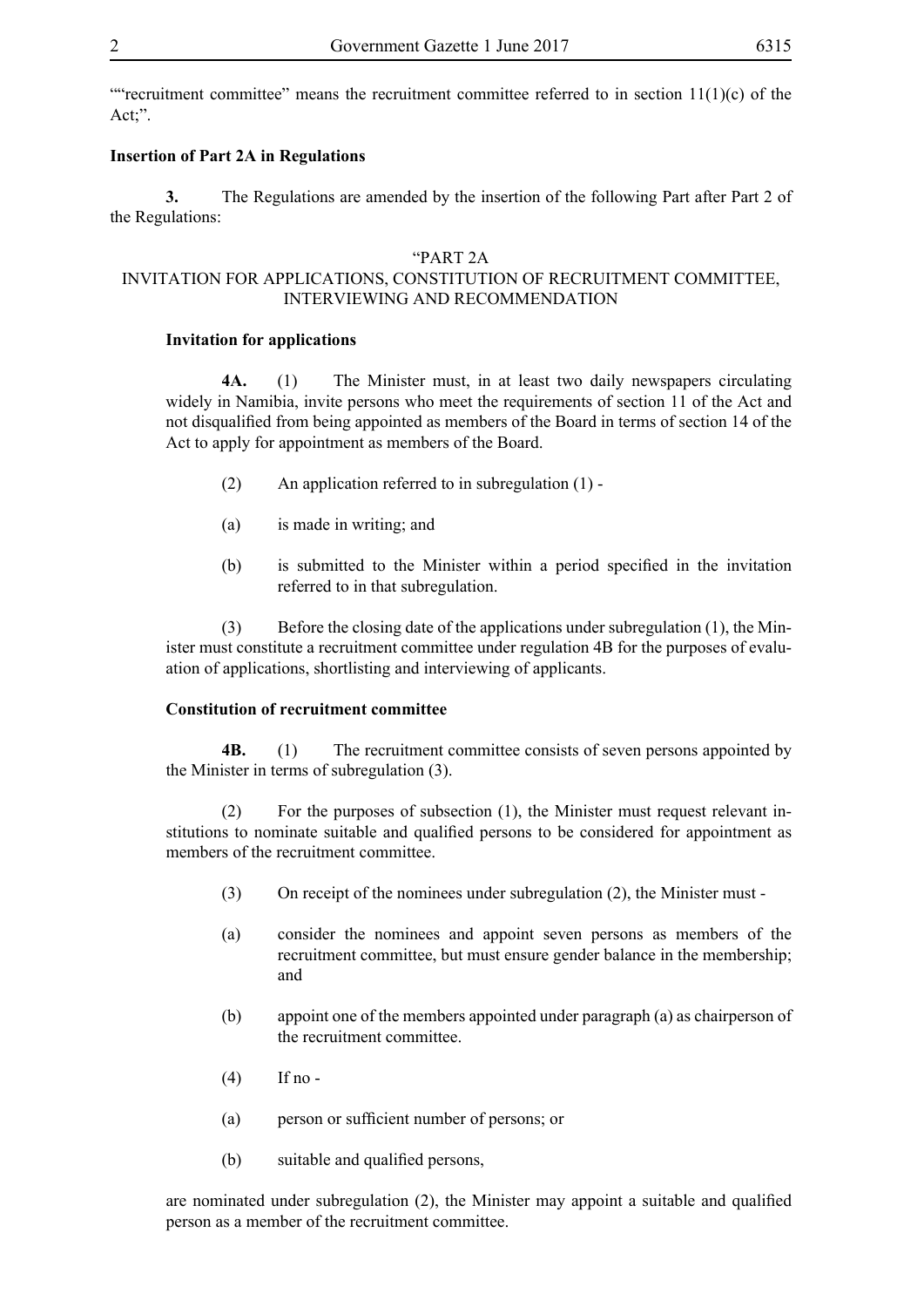(5) A person appointed under subregulation (4) is considered as having been properly appointed for purposes of subregulation (1).

(6) A person appointed as a member of the recruitment committee is appointed on such terms and conditions of service as may be agreed upon by the Minister and such person.

(7) The Minister must appoint or designate a person as secretariat of the recruitment committee responsible for clerical administration of the recruitment committee.

#### **Evaluation of applications and shortlisting of applicants**

**4C.** (1) The recruitment committee must evaluate the applications received under regulation 4A within seven days after the closing date of the applications under that regulation.

- $(2)$  If -
- (a) no person;
- (b) less than 12 persons; or
- (c) no suitable, qualified fit and proper person having knowledge and experience relevant to the functions of the Board as required by section 11 of the Act,

applied under regulation 4A, the recruitment committee, must inform the Minister accordingly and the Minister may -

- (i) re-invite for applications under regulation 4A for appointment as members of the Board; or
- (ii) nominate suitable, qualified, fit and proper person to be interviewed by the recruitment committee for appointment as members of the Board.

(3) After having evaluated the applications submitted under subregulation (1) or (2), the recruitment committee must shortlist not more than 18 applicants to be interviewed by the recruitment committee.

(4) When shortlisting applicants under subregulation (3), the recruitment committee must have regard to the requirements of section  $11(1)(a)$  which requires not more than five members to be of the same sex.

(5) The recruitment committee may only shortlist applicants who comply with section 11 of the Act and not disqualified from being appointed as members of the Board in terms of section 14 of the Act.

#### **Interviewing of shortlisted applicants and recommendation to Minister**

**4D.** (1) The recruitment committee must within 14 days after the shortlisting of applicants in terms of regulation 4C conduct interviews for the shortlisted applicants.

(2) When interviewing the applicants under subregulation (1), the recruitment committee must act efficiently, effectively, transparently, openly and with integrity.

(3) When conducting an interview for the applicants, the recruitment committee must have regard to the -